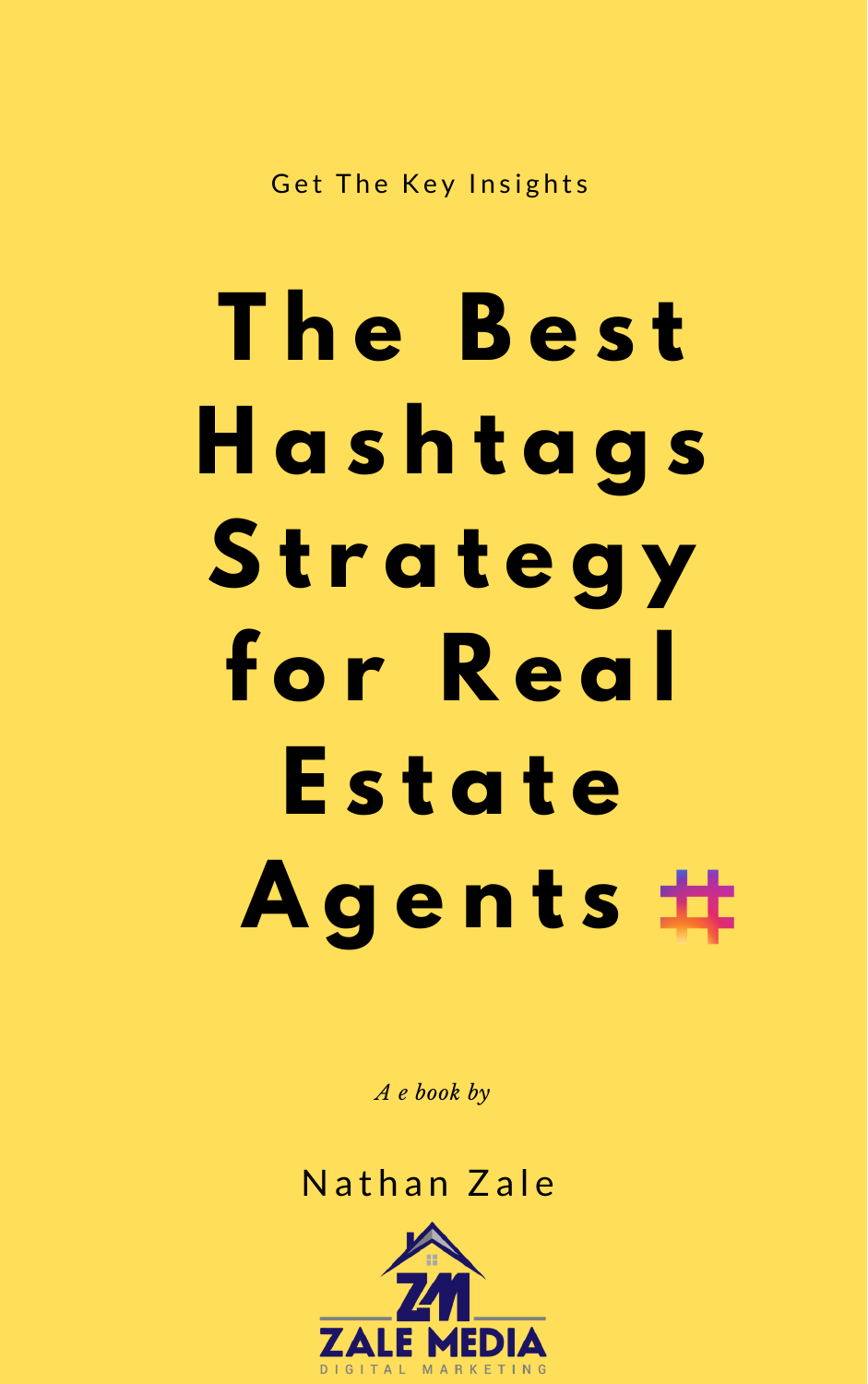## **The BEST Hashtag Strategy for Real Estate Agents**

Hashtags on Instagram can be one of your biggest successors to getting you exposure if you're a real estate agent or lender.

An Instagram post with at least one hashtag averages [12.6% more engagement](https://later.com/blog/ultimate-guide-to-using-instagram-hashtags/) than a post with no hashtags.

When done right, hashtags can get you a TON of exposure for your real estate business. Which is what we want, right?

If you have a business account, you can see how effective your hashtags are on your "insights."

This is why I recommend having a business account so you can monitor feedback like this, if you are in real estate.

If you're **not** using hashtags by now, then start.

If you have no idea what a good hashtag strategy for realtors and lenders is, if you're in real estate, then keep reading!

With Instagram, you can have up to 30 hashtags and honestly, I recommend using all 30 of them!

There are three pillars of hashtags that you can be using for your real estate business.

- Broad Hashtags used **1m + times**
- Local Hashtags used **with your location**
- Targeted Hashtags used less than **500k times**

To find how many people have used hashtags you're suggesting, simply search the hashtag and it'll tell you how many have used it.

*Side note*, by using hashtags you have the chance to show up on the "top" posts for specific hashtags. Which can get you some great exposure.

Okay, now let's get into how you can start leveraging hashtags to show up to your target audience and get you EXPOSURE.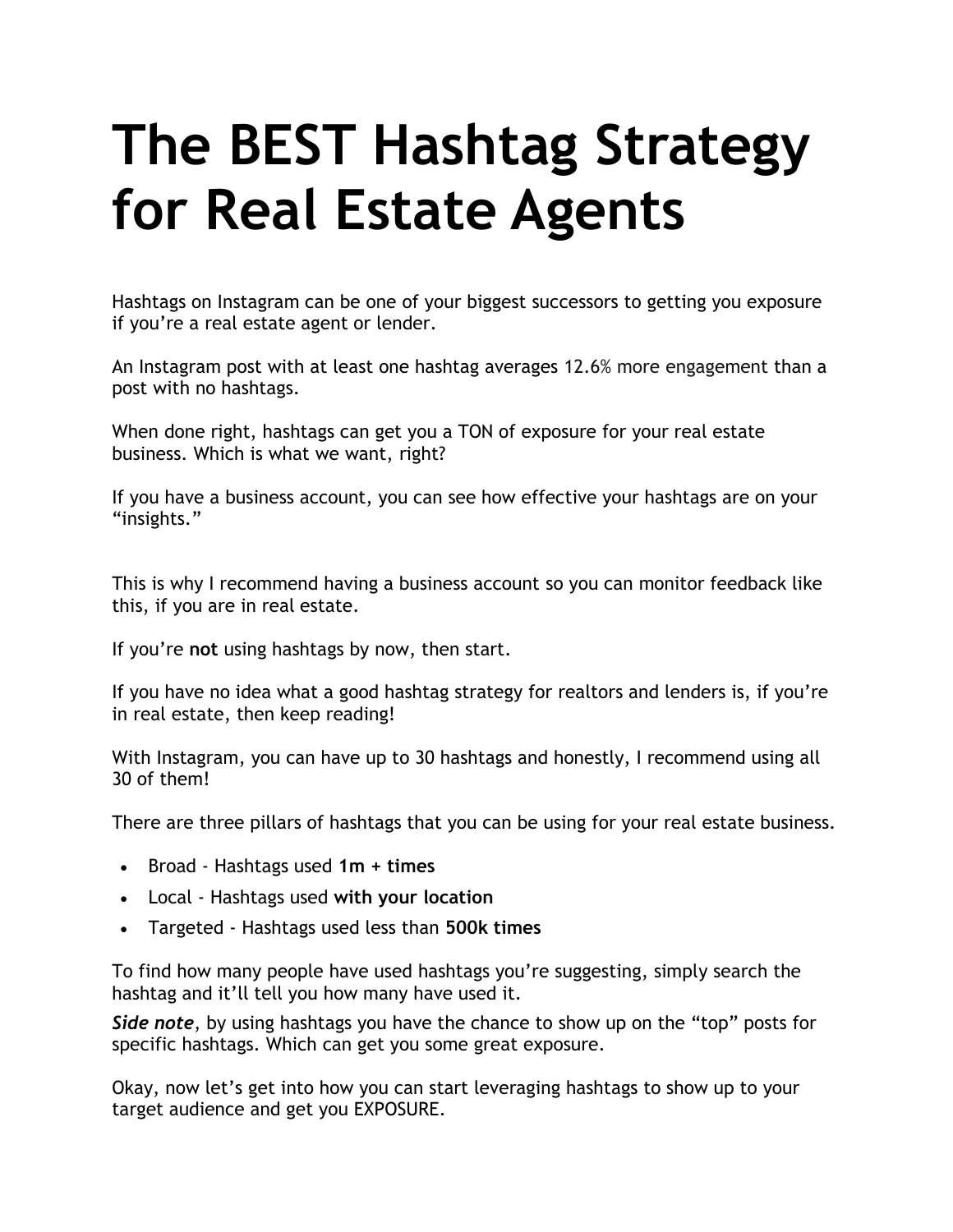## First things first, BROAD hashtags.

Broad hashtags are those that have been used over 1,000,000 times. There will be a lot to choose from, especially if you're in Real Estate.

Pick 10 of these and call it good.

#Realestate

#Realtorlife

#Realestateagent

#Realtor

#Motivation

Next up, your local hashtags. This will allow you to show up in your farm or target market. These are essential to include so you CAN show up in front of your farm area for your real estate business.

#Chicago

#312

#Chicagohomes

#Chicagolife

#Windycity

#dabears

And lastly, your targeted hashtags. These will be great to combine local, broad, as well as specific hashtags together. This will be a very specific audience for you if you're in real estate.

#Chicagohomeforsale

#Forsale60622

#60622

#Chicagorealestate